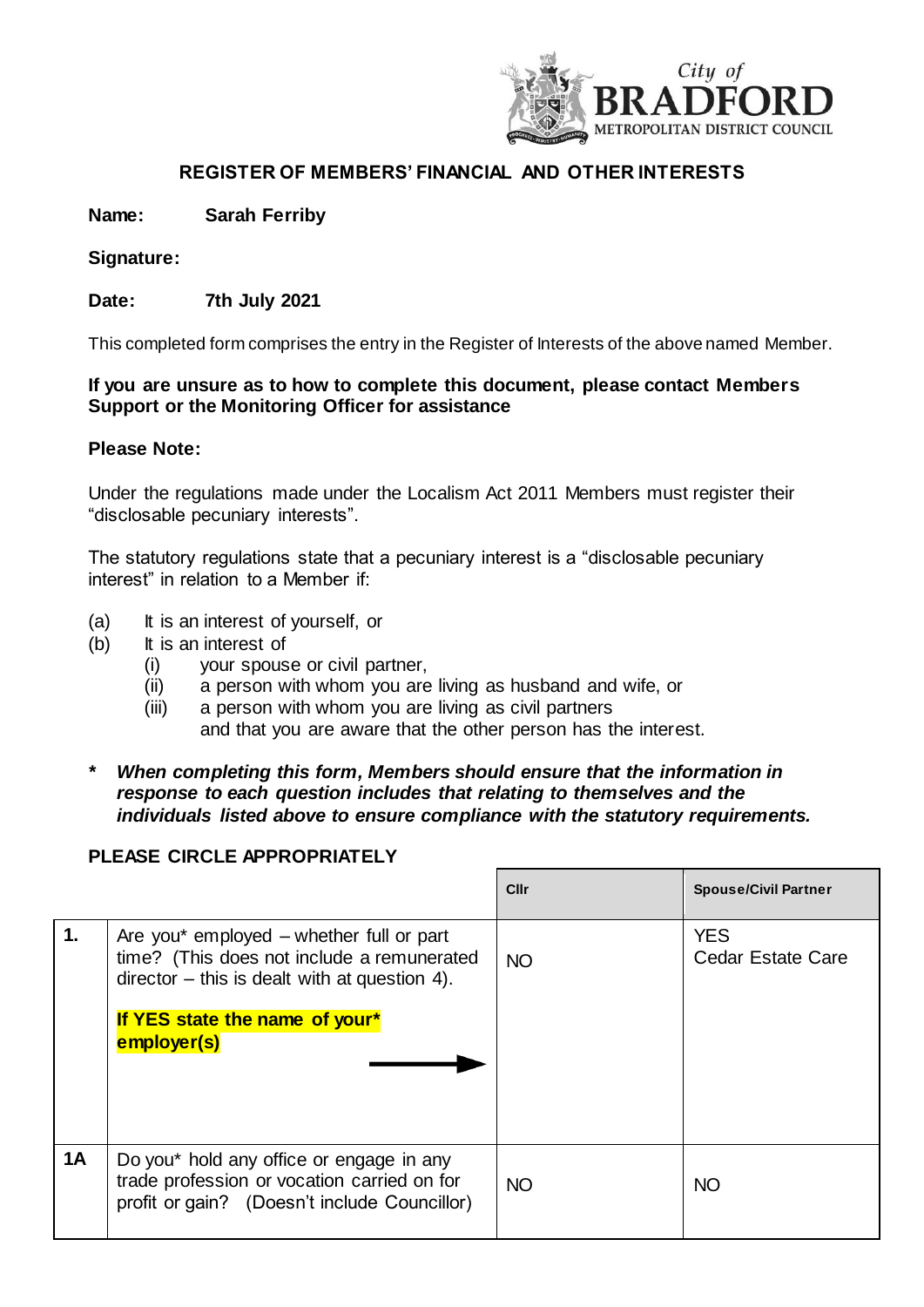|    |                                                                                                                                                                                                                                                          | Cllr      | <b>Spouse/Civil Partner</b> |
|----|----------------------------------------------------------------------------------------------------------------------------------------------------------------------------------------------------------------------------------------------------------|-----------|-----------------------------|
| 2. | Are you* self employed or do you* run a<br>business?<br>If YES state the name of the business(es)                                                                                                                                                        | <b>NO</b> | <b>NO</b>                   |
| 3. | Are you* a partner in any business?<br>If YES state the name of the business(es)                                                                                                                                                                         | <b>NO</b> | <b>NO</b>                   |
| 4. | Are you* a remunerated** director of a<br>company?<br>If YES state the name of your*<br>company/companies.<br>"remunerated" means that you* receive<br>payment, services, goods or other<br>benefits from the company other than<br>authorised expenses. | <b>NO</b> | <b>NO</b>                   |
| 5. | Has any person or body made a payment or<br>provided any other financial benefit to you*<br>in respect of your* election expenses?<br>If YES please provide details.                                                                                     | <b>NO</b> | NO N/A                      |

 $\mathbf{r}$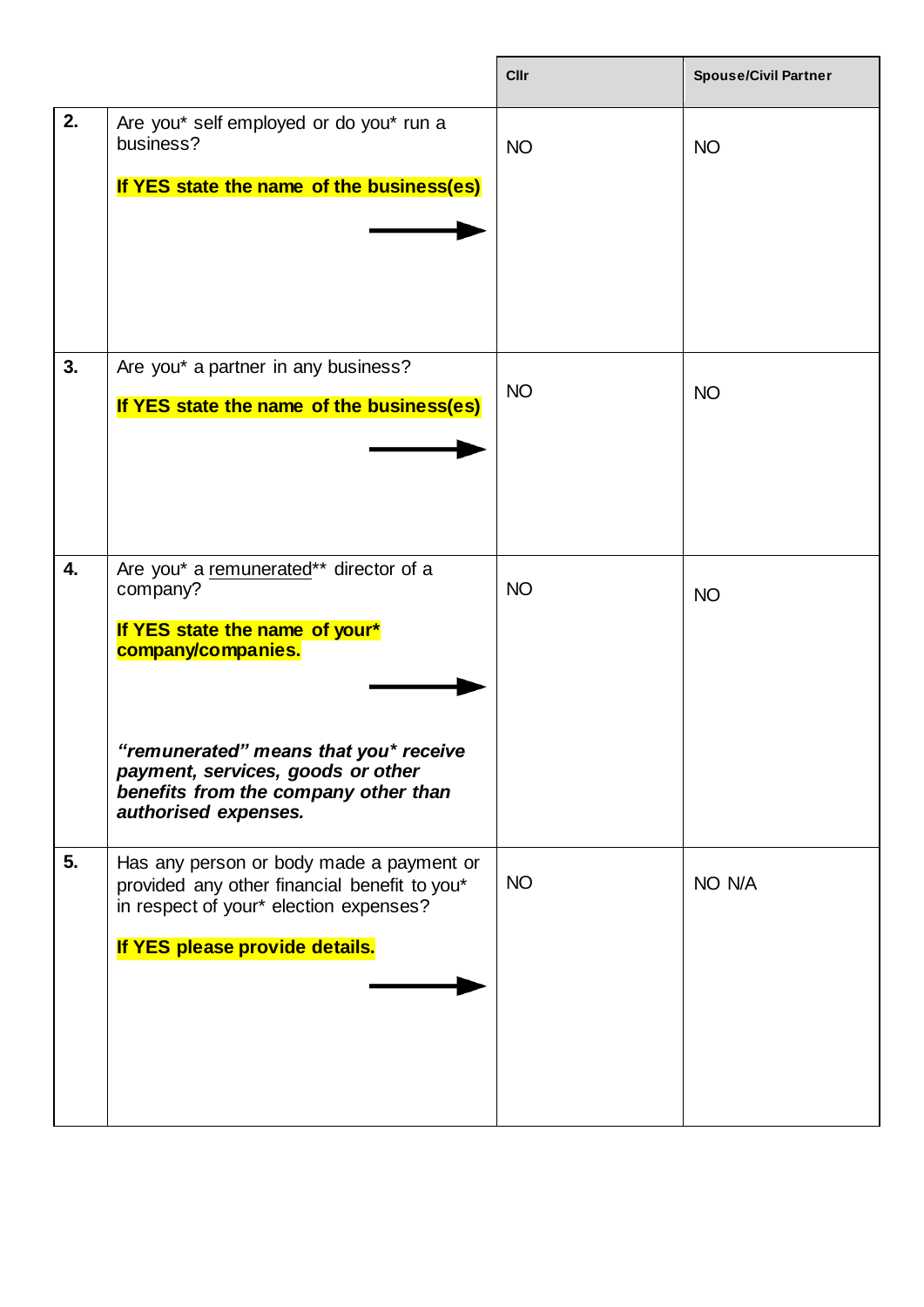|                  |                                                                                                                                                                                                                                                                                                                                                                                                                                                                                                                                                                                                                                                                                                                                                                                                                                                                                                                                                              | Cllr                                                                                                                                                                                                                                                            | <b>Spouse/Civil Partner</b> |
|------------------|--------------------------------------------------------------------------------------------------------------------------------------------------------------------------------------------------------------------------------------------------------------------------------------------------------------------------------------------------------------------------------------------------------------------------------------------------------------------------------------------------------------------------------------------------------------------------------------------------------------------------------------------------------------------------------------------------------------------------------------------------------------------------------------------------------------------------------------------------------------------------------------------------------------------------------------------------------------|-----------------------------------------------------------------------------------------------------------------------------------------------------------------------------------------------------------------------------------------------------------------|-----------------------------|
| 6.               | Do you* have a beneficial interest in a class<br>of securities of a corporate body that has a<br>place of business in the Council's area that<br>exceeds the nominal value of £25,000 or<br>1/100 of the total issued shared capital of<br>that body? (or 1/100 of the total share<br>capital of a class of shares in that body?)<br>(If you* own shares or other form of equity in a<br>company or other body which has a place of business<br>within the authority's area, you* will need to consider<br>whether the interest is to be included. Identify the<br>nominal value; this is the amount of shares indicated<br>on the certificate, not the market value. If this exceeds<br>£25,000, you* need to register the name of the company<br>or body. If this is less than £25,000 but your*holding is<br>more than 1% of the total issued share capital, you*<br>need to register the name of the company or body)?<br>If YES please provide details. | <b>NO</b>                                                                                                                                                                                                                                                       | <b>NO</b>                   |
| $\overline{7}$ . | Do you* have a beneficial interest in any<br>land in the Council's area?<br>(Please provide details of any land in the Bradford<br>District in which you* have a beneficial interest<br>that is, in which you* have some proprietary<br>interest for your* own benefit). You* should give<br>the address or a brief description to identify it.<br>You* should include your* HOME ADDRESS<br>under this heading as owner, lessee or tenant.<br>This includes joint owners, lessees or tenants.<br>This would also include Council tenancies).<br>You* should also include any property from which<br>you* receive rent, or of which you* are a<br>mortgagee.<br>"Land" includes any buildings or parts of<br>buildings.<br>If YES please provide the address(es) or<br>other description(s) of any land interest.                                                                                                                                            | <b>YES</b><br>(Include your<br>home address in<br>this section)<br>All addresses and<br>property details have<br>been omitted from this<br>version but are available<br>on the original Register<br>of Interests held by<br>Members Support Unit,<br>City Hall. | <b>YES</b><br>Same address  |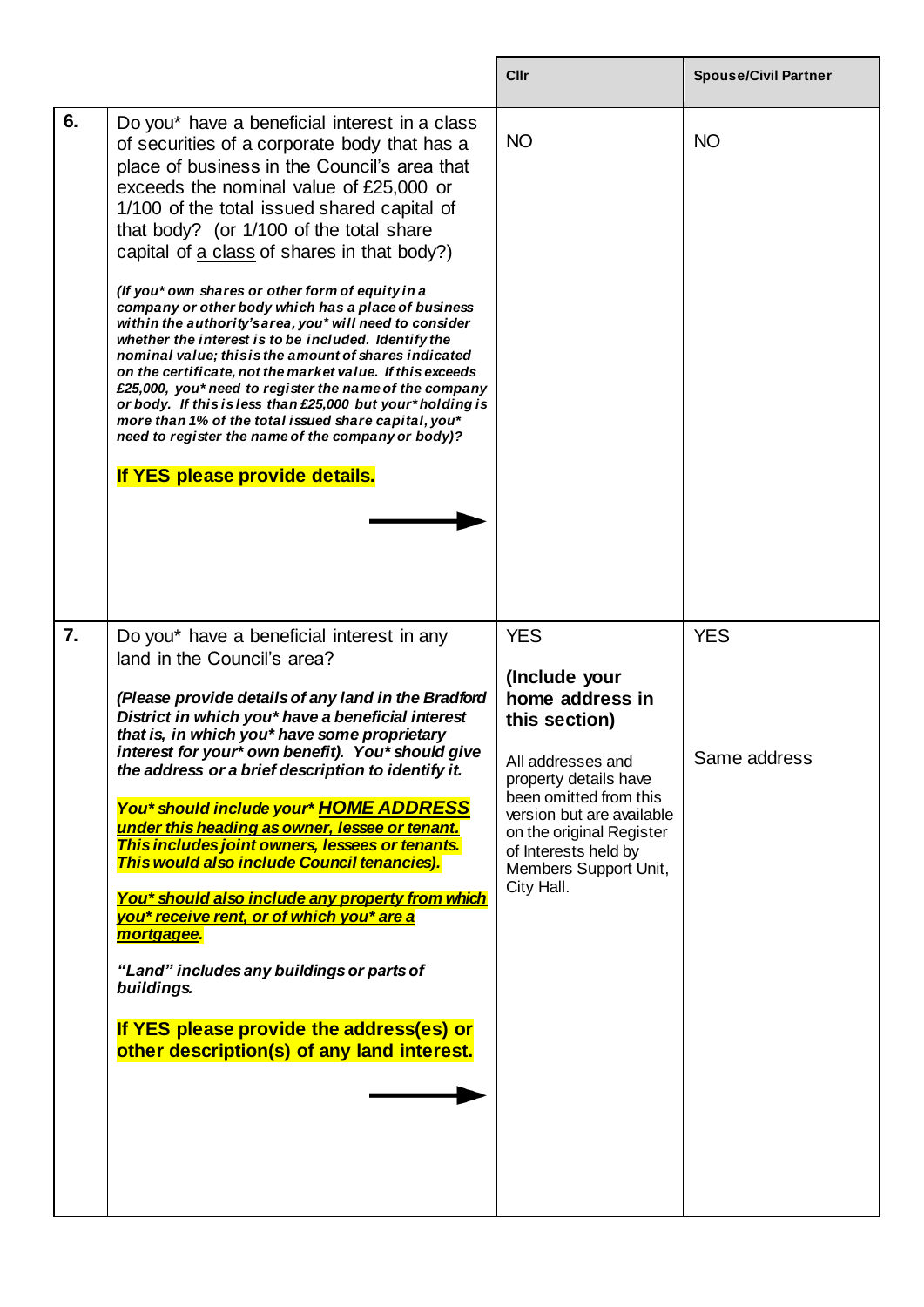|     |                                                                                                                                                                                                                                                                                                                                                                                                  | Cllr                                                                                                                                | <b>Spouse/Civil Partner</b> |
|-----|--------------------------------------------------------------------------------------------------------------------------------------------------------------------------------------------------------------------------------------------------------------------------------------------------------------------------------------------------------------------------------------------------|-------------------------------------------------------------------------------------------------------------------------------------|-----------------------------|
| 8.  | Do you* have a licence (alone or with<br>others) to occupy any land in the Council's<br>area for 28 days or longer?<br>(This includes grazing agreements, allotments,<br>garage licences and other short term<br>arrangements to use your* authority's land or<br>property).<br>If YES please provide the address(es) or<br>other description(s) of the land.                                    | <b>NO</b>                                                                                                                           | <b>NO</b>                   |
| 9.  | Are you* a member of or part of any body to<br>which you* have been appointed by the<br>Council as its representative?<br>(See list provided by Member Support)<br>(Include statutory boards (e.g. Police, Fire and<br>Transport), housing trusts, local organisations,<br>charities, local authority associations etc).<br>If YES please provide details of these<br>bodies.                    | <b>YES</b><br>Governor at<br>Worthinghead<br>Primary School.<br>Director City of Film.<br><b>WYCA Green</b><br><b>Economy Panel</b> | <b>NO</b>                   |
| 9.1 | Are you* in a position of control or<br>management in any of the bodies listed<br>above?<br>If YES please provide details.                                                                                                                                                                                                                                                                       | NO.                                                                                                                                 | <b>NO</b>                   |
| 9.2 | Do any of the bodies listed in question 9.1<br>above have any contracts with the Council<br>for goods, services or works?<br>(A contract is normally written and includes any<br>agreement or arrangement for the supply of<br>goods or services or for undertaking any work for<br>your* Council)<br>If YES please provide details of the body<br>and the goods, services or works<br>provided. | <b>NOT KNOWN</b>                                                                                                                    | NOT KNOWN, N/A              |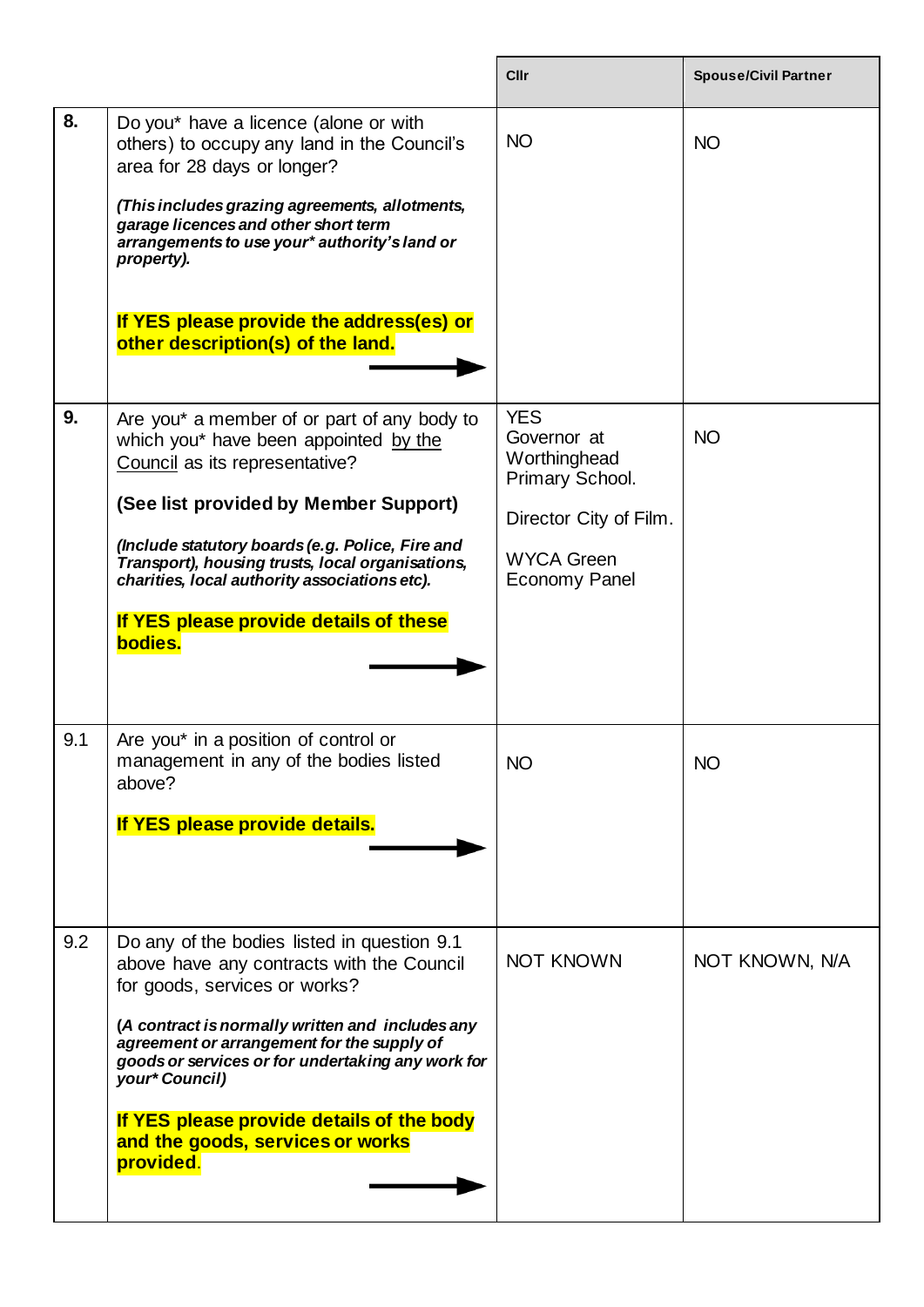|     |                                                                                                                                                                                                                                                                                                                                                                                                                     | <b>Cllr</b>                                                                                              | <b>Spouse/Civil Partner</b>                           |
|-----|---------------------------------------------------------------------------------------------------------------------------------------------------------------------------------------------------------------------------------------------------------------------------------------------------------------------------------------------------------------------------------------------------------------------|----------------------------------------------------------------------------------------------------------|-------------------------------------------------------|
| 9.3 | Do any of the bodies listed in question 9.1<br>above have a tenancy agreement for any<br>land where the Council is the landlord?<br>If YES please provide the address(es) or<br>description(s) of any such land.                                                                                                                                                                                                    | <b>NOT KNOWN</b>                                                                                         | NOT KNOWN, N/A                                        |
| 10. | Are you* a member of or part of any public<br>authority or body exercising functions of a<br>public nature?<br>(Include statutory consumer bodies, health<br>authority bodies).<br>If YES please provide details of these<br>bodies.                                                                                                                                                                                | <b>NO</b>                                                                                                | <b>NO</b>                                             |
| 11  | Are you* a member of or part of any body<br>that undertakes charitable purposes?<br>(Include charities of which you* are a member<br>(e.g. RSPCA, NSPCC etc). Membership of a<br>charity would include where you* pay a<br>membership fee, or have voting rights at a<br>meeting of the charity, or you* receive a regular<br>newsletter or other publication.<br>If YES please provide details of these<br>bodies. | <b>YES</b><br>The Dogs Trust<br>North Yorkshire<br>Moors Railway<br>Member/Friend of<br><b>Nell Bank</b> | <b>YES</b><br><b>North Yorkshire</b><br>Moors Railway |
| 12. | Are you* a member of or part of any body<br>whose principal purpose includes the<br>influence of public opinion?<br>(Include political parties, lobby groups and<br>pressure groups).<br>If YES please provide details of these<br>bodies.                                                                                                                                                                          | <b>YES</b><br>The Labour Party                                                                           | <b>NO</b>                                             |
| 13. | Are you* a member of any trade union or<br>professional association?<br>(Include all trade unions and professional<br>association of which you* are a member).<br>If YES please provide details of these<br>bodies.                                                                                                                                                                                                 | <b>YES</b><br>Unite the Union                                                                            | <b>NO</b>                                             |

 $\mathbf{r}$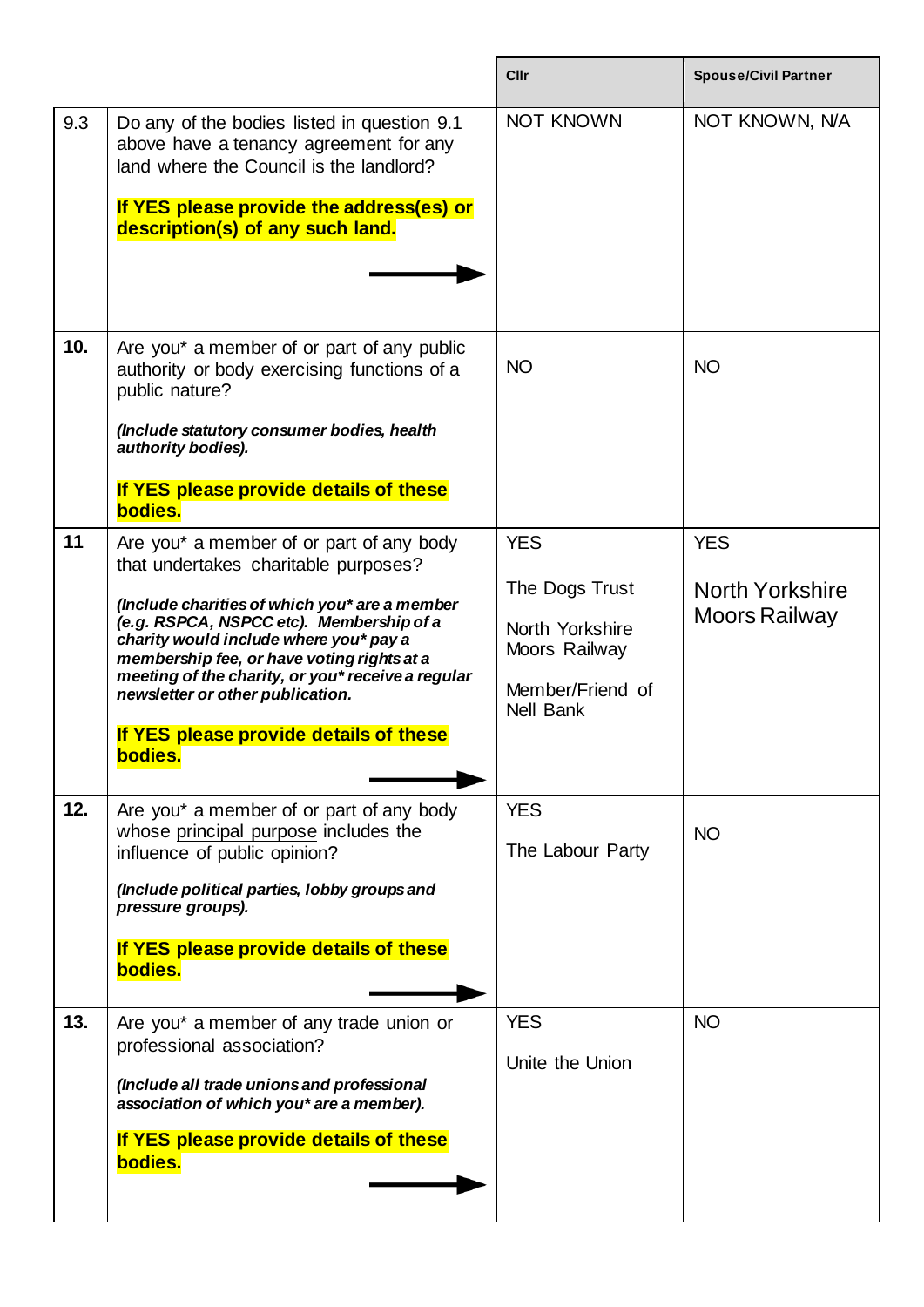|     |                                                                                                                                                                                                                                                                                                                                                                                                                                                                                               | Cllr                                                                                                                                                                                           | <b>Spouse/Civil Partner</b>                                                                                                        |
|-----|-----------------------------------------------------------------------------------------------------------------------------------------------------------------------------------------------------------------------------------------------------------------------------------------------------------------------------------------------------------------------------------------------------------------------------------------------------------------------------------------------|------------------------------------------------------------------------------------------------------------------------------------------------------------------------------------------------|------------------------------------------------------------------------------------------------------------------------------------|
| 14. | Are you a member of any private club or<br>other organisation not otherwise listed on<br>this form?<br>If YES please provide details.                                                                                                                                                                                                                                                                                                                                                         | <b>YES</b><br><b>WY Pension Fund</b><br>Member of<br>Yorkshire Building<br>Society<br>Member of Skipton<br><b>Building Society</b><br>Member of Bradford<br>and West Yorkshire<br>Police IAG's | <b>YES</b><br>Independent Chair of<br><b>Solenis Residents</b><br>Liaison Group.<br>Member of Yorkshire<br><b>Building Society</b> |
| 15. | Does any person or body other than the<br>Council make a payment or provide any<br>other financial benefit to you* in respect of<br>any of your* expenses incurred in carrying<br>out your* duties as a Councillor?<br>(Include the name of the political party and any<br>other person paying any expenses incurred by<br>you* in carrying out your* duties (e.g. travel<br>expenses received from other bodies, such as<br>local authority associations).<br>If YES please provide details. | <b>NO</b>                                                                                                                                                                                      | NO, N/A                                                                                                                            |
| 16. | Are you aware of any tenancy of land where<br>the Council is the landlord and you* have a<br>beneficial interest in a body which holds that<br>tenancy?                                                                                                                                                                                                                                                                                                                                       | <b>NO</b>                                                                                                                                                                                      | <b>NO</b>                                                                                                                          |
| 17. | Do you* or any body in which you have a<br>beneficial interest have a contract with the<br>Council for the provision of goods or<br>services or the execution of works?                                                                                                                                                                                                                                                                                                                       | <b>YES</b><br><b>NO</b><br>Don't Know                                                                                                                                                          | <b>YES</b><br><b>Grounds</b><br>maintenance some<br>Schools/Respite<br>home                                                        |

r

**NOTE:** You are also reminded that if you have received gifts and hospitality with a value in excess of £25 you must notify Members' Support Unit and the Monitoring Officer in writing within 28 days of receipt.

Please return this form to:

Members' Support Unit, Room 115, City Hall, Bradford BD1 1HY [members.support@bradford.gov.uk](mailto:members.support@bradford.gov.uk)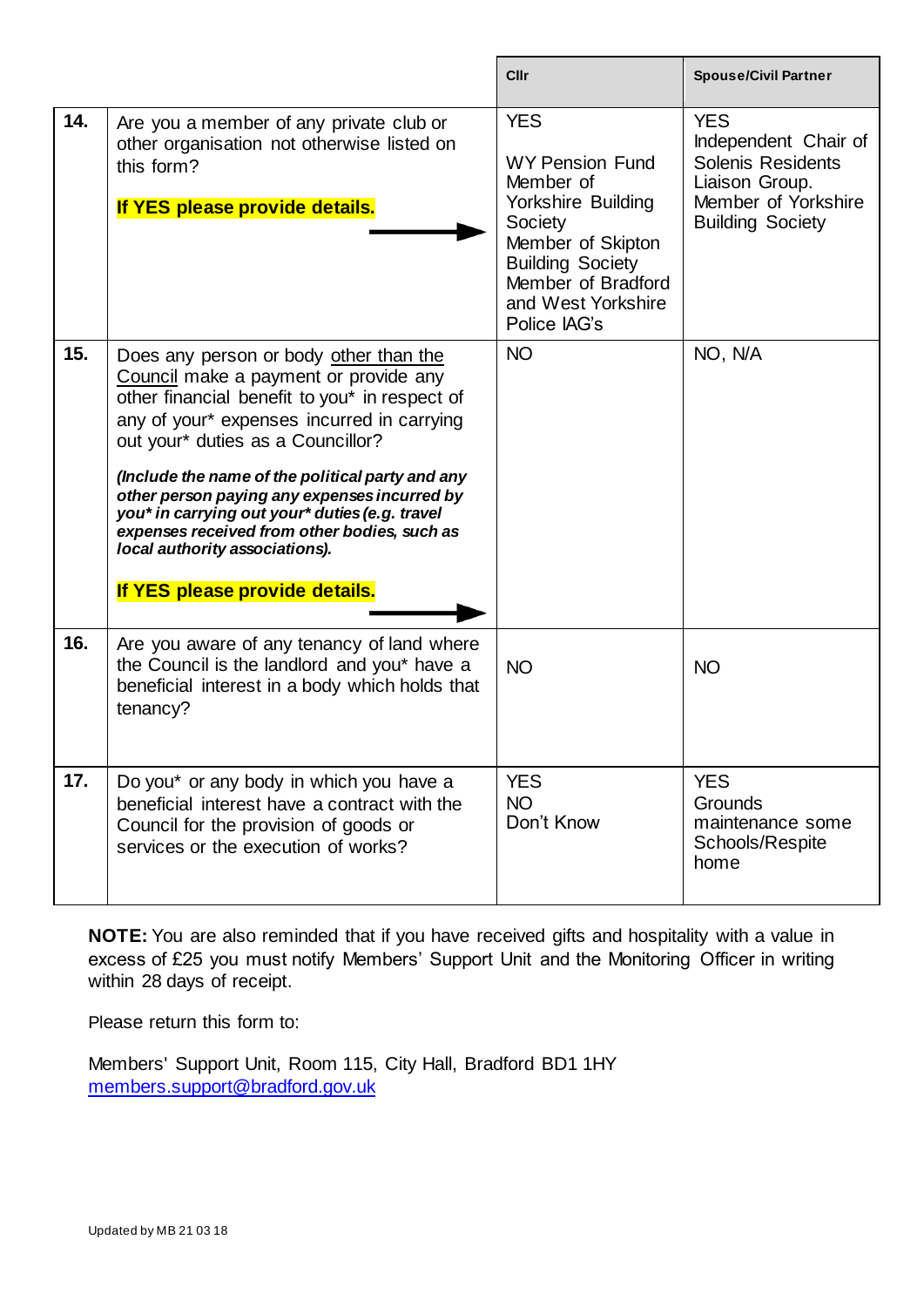# **Debbie Williams**

From: Sent: To: Cc: Subject:

Cllr Sarah Ferriby 04 April 2022 11:37 Debbie Williams **Bryn Roberts** RE: Register of Interests

Hi Debbie

Re conversation New Choices Ltd, Directorship non remunerated position on behalf of the Council please add to Declarations of Interest.

KR Cllr Sarah Ferriby.

Cllr Sarah Ferriby

Portfolio Holder for Healthy People and Places

As an elected Member of Bradford Metropolitan District Council, I am a data controller as defined in the UK GDPR and Data Protection Act 2018 in relation to personal data processed by me when I'm representing the residents in my Ward. I will handle any personal data about you in accordance with Bradford Council's Data Protection Policy. A copy of my privacy notice can be found here. If you would like more information about this, please contact me. Contact details for all elected members can be found here



Bradford is bidding to become UK City of Culture in 2025 #Bradford2025 | bradford2025.co.uk

From: Debbie Williams <debbie.williams@bradford.gov.uk> Sent: 16 March 2022 13:28 To: Councillors - Circulation < Councillors-Circulation@bradford.gov.uk> **Subject: Register of Interests** 

Good afternoon

I have been requested to send this e-mail every 3 months as a reminder to check your Register of Interests.

In accordance with the regulations and the Members Code of Conduct in the Council's Constitution (an extract is attached along with the Protocol for Members on Gifts and Hospitality) Members are required to register their interests including Disposable Pecuniary Interests.